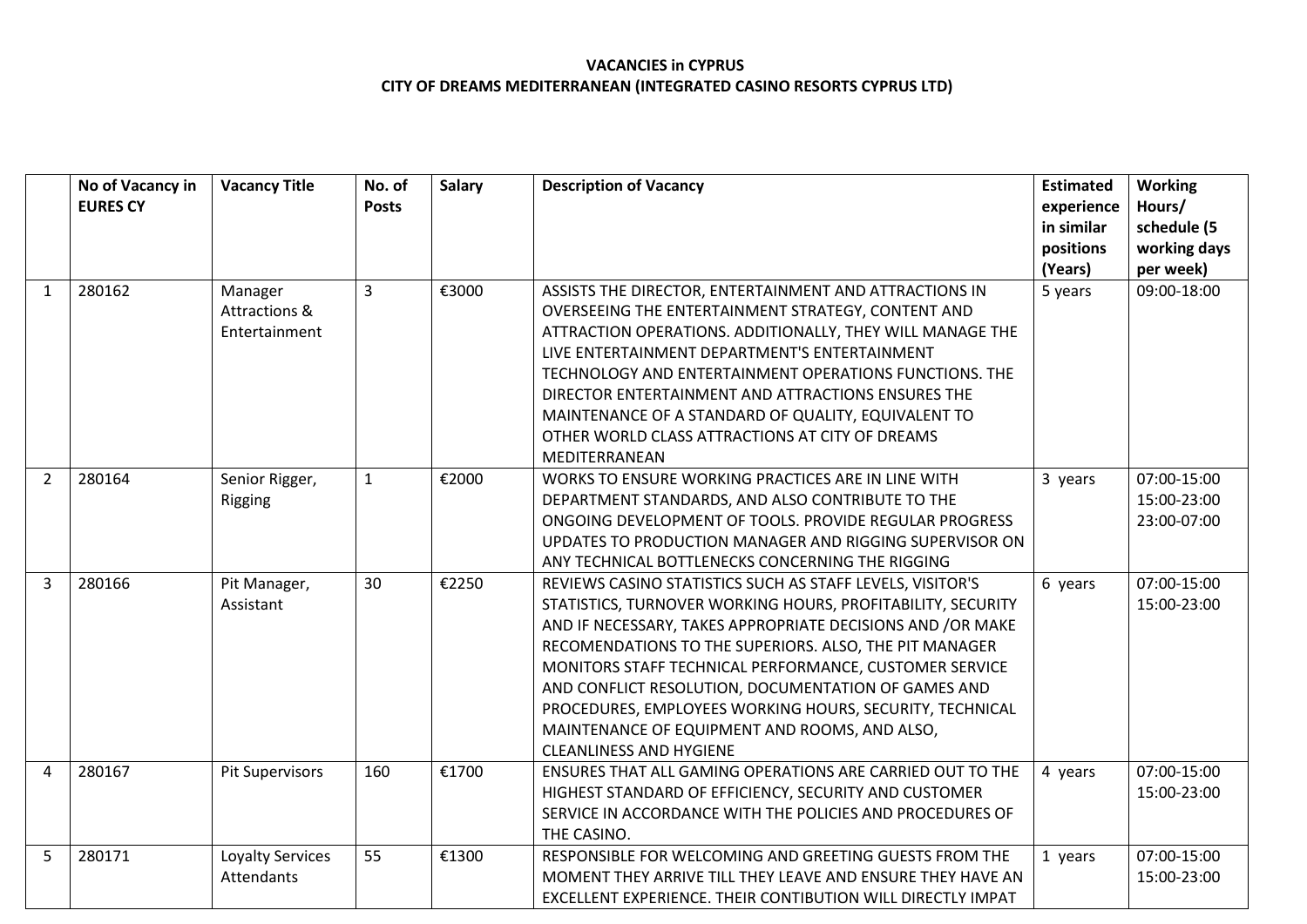|                |        |                    |                |       | THE QUALITY OF THE AMBIANCE AND ATMOSPHERE THE CASINO       |         |             |
|----------------|--------|--------------------|----------------|-------|-------------------------------------------------------------|---------|-------------|
|                |        |                    |                |       | OFFERS TO CUSTOMERS. OPERATES THE LOYALTY' CLUB & CASINO    |         |             |
|                |        |                    |                |       | PROMOTION COUNTERS, INCLUDING ANY ON FLOOR ASSISTANCE TO    |         |             |
|                |        |                    |                |       | MEMBERS OR CASINO PATRONS. THE ATTENDANT PROVIDES           |         |             |
|                |        |                    |                |       | SERVICES TO FULFILL AND SUPPORT ALL MEMBERSHIP PROGRAM      |         |             |
|                |        |                    |                |       | MAINTENANCE, BENEFITS, COMPLIMENTARY AND OTHER TASKS AS     |         |             |
|                |        |                    |                |       | SET BY MANAGEMENT. ACTS AS A FRONT-LINE SERVICE             |         |             |
|                |        |                    |                |       | REPRESENTATIVE ON BEHALF OF CITY OF DREAMS MEDITERANEAN     |         |             |
|                |        |                    |                |       | ENSURING A HIGH STANDARD OF GUEST RELATIONS IS PROVIDED     |         |             |
| 6              | 280172 | Executive, Sales   | $\overline{2}$ | €1800 | RESPONSIBLE FOR SOURCING, NEGOTIATING, PLANNING AND         | 5 years | 07:00-15:00 |
|                |        |                    |                |       | OPERATION OF THE SALES AND OR ANY OTHER REQUIREMENT ON      |         | 15:00-23:00 |
|                |        |                    |                |       | SALE SCHEMES THAT SUCCESS ON COMMERCIAL AND PRACTICAL       |         | 23:00-07:00 |
|                |        |                    |                |       | LEVEL IS ACHIEVED.                                          |         |             |
| $\overline{7}$ | 280173 | Engineer High      | $\mathbf{1}$   | €2900 | RESPONSIBLE FOR MANIPULATING ACOUSTICS TO ACHIEVE A         | 5 years | 09:00-18:00 |
|                |        | Voltage Audio      |                |       | DESIRED RESULT. SETTING UP AND TESTING SOUND EQUIPMENT,     |         |             |
|                |        |                    |                |       | CONDUCTING SOUND CHECKS AND COMBINING SIGNALS FROM THE      |         |             |
|                |        |                    |                |       | <b>VARIOUS INSTRUMENTS AND MICROPHONE</b>                   |         |             |
| 8              | 280176 | Dealer             | 420            | €1050 | ENSURES ALL GAMING ACTIVITIES IN ACCORDANCE WITH THE        | 5 years | 07:00-15:00 |
|                |        |                    |                |       | HIGHEST STANDARDS OF EFFICIENCY, SECURITY AND CUSTOMER      |         | 15:00-23:00 |
|                |        |                    |                |       | SERVICE AND WITHIN THE FRAMES OF EXISTING PRINCIPLES AND    |         |             |
|                |        |                    |                |       | PROCEDURES ACCEPTED BY THE COMPANY.                         |         |             |
| 9              | 280198 | Coordinator        | $\overline{2}$ | €1400 | WILL WORK TO ENSURE EFFICIENT WORK PROCESSES TO             | 3 years | 09:00-18:00 |
|                |        | Content &          |                |       | SUCCESSFULLY MANAGE AND EXECUTE CURRENT PROGRAMS.           |         |             |
|                |        | Programming        |                |       | STRATEGIZE PROGRAMMING INITIATIVES AND ENSURE PROPER        |         |             |
|                |        |                    |                |       | EXECUTION OF TASKS.UPDATE AND MAINTAIN PROGRAMMING          |         |             |
|                |        |                    |                |       | DATABASES WITH NECESSARY INFORMATION.                       |         |             |
| 10             | 280203 | <b>Business</b>    | $\overline{2}$ | €2200 | RESPONSIBLE TO CARRY OUT ALL SALES AND BUSINESS             | 3 years | 07:00-15:00 |
|                |        | Executive (Israeli |                |       | DEVELOPMENT ACTIVITIES SET BY MANAGEMENT. HE/SHE ACTS AS A  |         | 15:00-23:00 |
|                |        | Market)            |                |       | FRONT - LINE SALES AND CUSTOMER SERVICE AMBASSADOR ON       |         | 23:00-07:00 |
|                |        |                    |                |       | BEHALF OF CITY OF DREAMS MEDITERRANEAN / C2 CYPRUS CASINOS. |         |             |
|                |        |                    |                |       | HE/SHE LOCATES, DEVELOPS AND ACQUIRES NEW BUSINESS WHILE    |         |             |
|                |        |                    |                |       | <b>ENSURING THAT A HIGH STANDARD OF GUEST RELATIONS IS</b>  |         |             |
|                |        |                    |                |       | PROVIDED TO ALL PREMIUM VIP CUSTOMERS IN ACCORDANCE WITH    |         |             |
|                |        |                    |                |       | ESTABLISHED SERVICE STANDARDS.                              |         |             |
| 11             | 280208 | Attendant,         | 44             | €1200 | PROVIDES PROFESSIONAL, PROMPT AND ACCURATE SERVICE          | 1 years | 07:00-15:00 |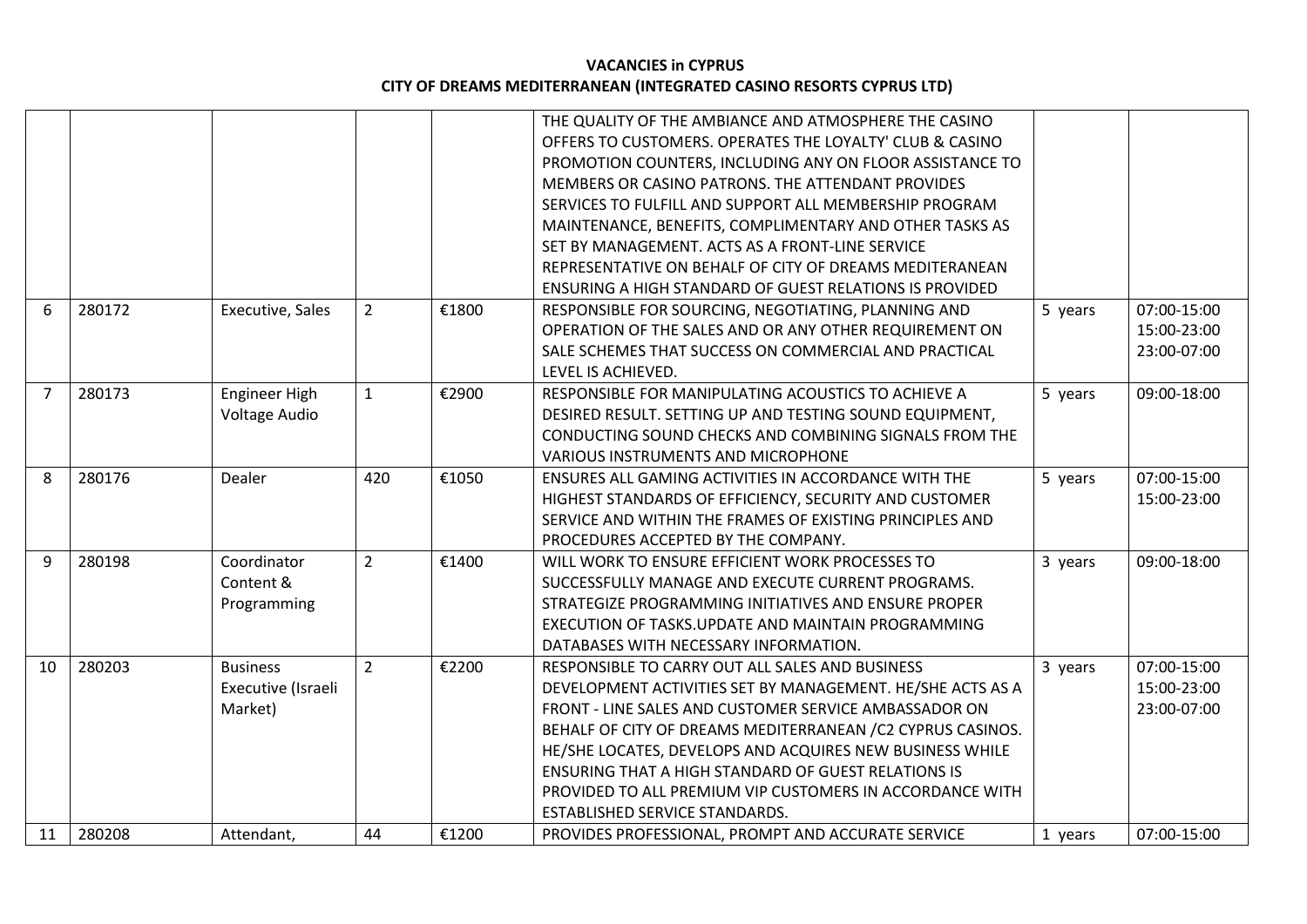|    |        | Cashier, Cage          |                |       | RELATING TO MONETARY AND FINANCIAL TRANSACTIONS, IN A       |         | 15:00-23:00 |
|----|--------|------------------------|----------------|-------|-------------------------------------------------------------|---------|-------------|
|    |        |                        |                |       | SECURE ENVIRONMENT KNOWN AS THE CAGE WHICH                  |         |             |
|    |        |                        |                |       | ENCOMPASSES THREE DISTINCT AREAS BEING: CHIP BANK, FRONT    |         |             |
|    |        |                        |                |       | WINDOW AND MAIN/CHEQUE BANK                                 |         |             |
| 12 | 280238 | Attendant,             | 31             | €1000 | CONDUCTS CASH OPERATIONS (INCLUDING-USAGE OF FISCAL CAS     | 1 years | 07:00-15:00 |
|    |        | <b>Gaming Machines</b> |                |       | EQUIPMENT, ORDER OF CASH RECEIPT AND PAYMENT AND            |         | 15:00-23:00 |
|    |        |                        |                |       | PROCESSING OF THE CASH DOCUMENTATION, KEEPING CASH          |         |             |
|    |        |                        |                |       | JOURNAL, CASH STORAGE, CASH AUDIT AND COMPLIANCE WITH THE   |         |             |
|    |        |                        |                |       | <b>CASH DISCIPLINE)</b>                                     |         |             |
|    |        |                        |                |       |                                                             |         |             |
| 13 | 280239 | Attendant, Floral      | $\overline{4}$ | €1100 | PROVIDES SUPPORT TO FLORAL DESIGNERS WITH A VARIETY OF      | 2 years | 07:00-15:00 |
|    |        | Design                 |                |       | ACTIVITIES, SUCH AS HELPING TO PREPARE FLOWERS, RESEARCHING |         | 15:00-23:00 |
|    |        |                        |                |       | ARRANGEMENT IDEAS, LIAISING WITH CLIENTS, MAINTAINING       |         |             |
|    |        |                        |                |       | DESIGN TOOLS, REPLENISHING SUPPLIES, PREPARING THE FLOWERS  |         |             |
|    |        |                        |                |       | AND REFRIGERATING FLOWERS                                   |         |             |
| 14 | 280241 | Attendant,             | 12             | €1100 | RESPONSIBLE FOR PROVIDING INFORMATION ON EVENTS, ACTIVITIES | 3 years | 07:00-15:00 |
|    |        | Concierge              |                |       | AND SERVICES AS WELL AS ASSISTING WITH ALL GUESTS AND       |         | 15:00-23:00 |
|    |        |                        |                |       | ARRANGE TRANSPORTATION AND EXCURSIONS AS PER GUESTS'S       |         |             |
|    |        |                        |                |       | REQUESTS.                                                   |         |             |
| 15 | 280242 | Ambassador,            | 45             | €1100 | CREATING AWARENCE AND PROMOTING THE ENTERTAINING            | 3 years | 07:00-15:00 |
|    |        | Attractions            |                |       | ACTIVITIES FOR CITY OF DREAMS MEDITERRANEAN. THE INTERACT   |         | 15:00-23:00 |
|    |        |                        |                |       | AND PROVIDE KNOWLEDGE AND ASSISTANCE TO GUESTS OF THE       |         |             |
|    |        |                        |                |       | ENTERTAINMENT AND ATTRACTIONS ACTIVITIES WITHIN THE         |         |             |
|    |        |                        |                |       | RESORT.                                                     |         |             |
| 16 | 280243 | Stage & Events         | $2^{\circ}$    | €1800 | IS ONE OF THE MOST IMPORTANT JOBS AT EVENTS AND FESTIVALS.  | 3 years | 09:00-18:00 |
|    |        | Supervisor,            |                |       | THE STAGE AND EVENTS SUPERVISOR LIVE AND MARKETING EVENTS   |         |             |
|    |        | Entertainment &        |                |       | IS IN CHARGE OF ENSURING ALL RELATED PARTIES IN A STAGE     |         |             |
|    |        | Attractions            |                |       | PRODUCTION - BE IT THEATRE OR CONCERT-ARE COMMUNICATING     |         |             |
|    |        |                        |                |       | EFFECTIVELY, ON THE SAME PAGE, AND ABLE TO WORK TOGETHER    |         |             |
|    |        |                        |                |       | TO PULL OFF THE PERFORMANCE FLAWLESSLY.                     |         |             |
| 17 | 280244 | Supervisor, Cage       | 24             | €1700 | ENSURES EFFICIENT MANAGEMENT OF THE ALLOCATED AREA IN THE   | 3 years | 07:00-15:00 |
|    |        |                        |                |       | CAGE. IN GENERAL, THE CAGE SUPERVISOR UNDERTAKES CAGE       |         | 15:00-23:00 |
|    |        |                        |                |       | OPERATIONS AND FUNCTIONS, SUPERVISES AND SUPPORTS THE       |         |             |
|    |        |                        |                |       | CASHIERS WHILST ON SHIFT, IS VIGILANT IN RECOGNISING        |         |             |
|    |        |                        |                |       | POTENTIAL AML RISKS AND REPORTS INCIDENTS TO THE SHIFT      |         |             |
|    |        |                        |                |       | MANAGER AND SURVEILLANCE DEPARTMENT.                        |         |             |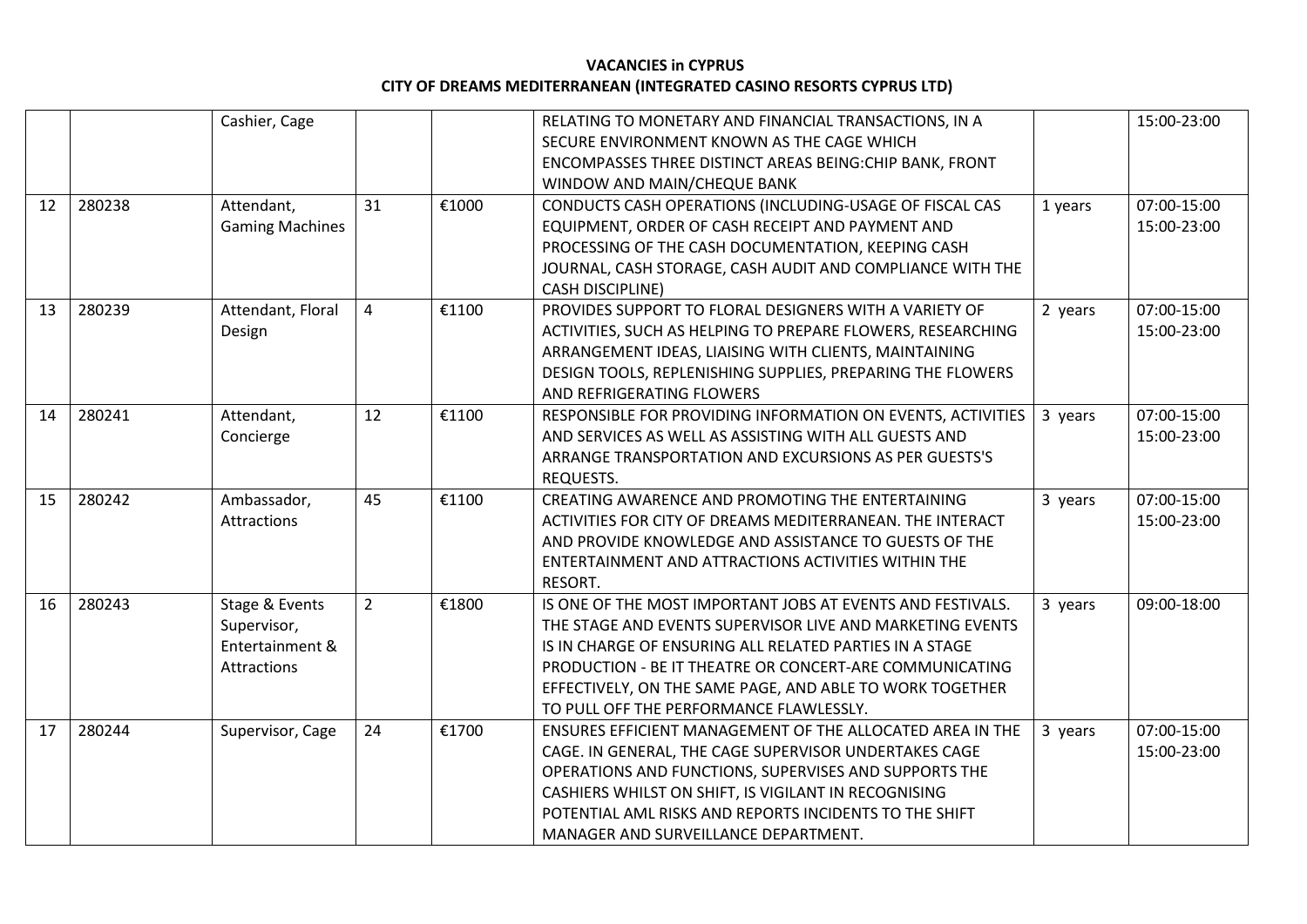| 18 | 280245 | Supervisor,<br><b>Attractions</b><br>Operations                | $\overline{4}$ | €1800 | RESPONSIBLE TO SUPERVISE THE TEAMS ON ADMISSIONS AND<br>TICKETING PROCEDURES, MEMBERSHIP ENGAGEMENT AND<br>RETENTION STRATEGIES, GUEST SERVICES, AS WELL AS ATTRACTION<br><b>OPERATION</b>                                                                                                                                                                                                                                                          | 3 years  | 07:00-15:00<br>15:00-23:00<br>23:00-07:00 |
|----|--------|----------------------------------------------------------------|----------------|-------|-----------------------------------------------------------------------------------------------------------------------------------------------------------------------------------------------------------------------------------------------------------------------------------------------------------------------------------------------------------------------------------------------------------------------------------------------------|----------|-------------------------------------------|
| 19 | 280246 | Supervisor<br>Systems and<br>Ticketing                         | $\overline{2}$ | €1800 | RESPONSIBLE FOR SELECTING, PLACING AND PROMOTING TICKET<br>BOOTH STAFF, ENSURING THE PROPER BOOKING AND SALE OF<br>TICKETS AND MAINTAINING DAILY RECORDS OF BUSINESS<br>TRANSACTIONS. MAY ALSO BE REQUIRED TO MEET WITH EVENT<br>PROMOTERS AND PERSONALLY DEAL WITH CUSTOMER<br>COMPLAINTS.                                                                                                                                                         | 3 χρόνια | 07:00-15:00<br>15:00-23:00<br>23:00-07:00 |
| 20 | 280247 | <b>Banqueting</b><br>Porters                                   | 10             | €1040 | RESPONSIBLE FOR PROVIDING EFFECTIVE ASSISTANCE TO THE<br>BANQUETING OPERATIONS WITH FUNCTIONS SET UP, TEAR DOWN,<br><b>EQUIPMENT CHECK</b>                                                                                                                                                                                                                                                                                                          | 2 years  | 07:00-15:00<br>15:00-23:00<br>23:00-07:00 |
| 21 | 280249 | Banqueting<br>Supervisor                                       | 4              | €2000 | OVERSEAS ALL ASPECTS OF A BANQUET OR EVENT, INCLUDING SET-<br>UP, FOOD PREPARATION, SERVING AND CLEANUP WHILE FOCUSING<br>ON DETAIL AND QUALITY PRESENTATION AND CUSTOMER SERVICE.<br>BANQUET SUPERVISORS ARE ALSO REPSONSIBLE FOR TRAINING AND<br>COACHING THE BANQUET STAFF.                                                                                                                                                                      | 5 years  | 07:00-15:00<br>15:00-23:00<br>23:00-07:00 |
| 22 | 280382 | Manager,<br><b>Business</b><br>Development<br>(Israeli Market) | $\mathbf{1}$   | €2900 | RESPONSIBLE TO CARRY OUT ALL SALES AND BUSINESS<br>DEVELOPMENT ACTIVITIES SET BY MANAGEMENT. HE/SHE ACTS AS A<br>FRONT-LINE SALES AND CUSTOMER SERVICE AMBASSADOR ON<br>BEHALF OF CITY OF DREAMS MEDITERRANEAN. HE/SHE LOCATES,<br>DEVELOPS AND ACQUIRES NEW BUSINESS WHILE ENSURING THAT A<br>HIGH STANDARD OF GUEST RELATIONS IS PROVIDED TO ALL<br>PREMIUM VIP CUSTOMERS IN ACCORDANCE WITH ESTABLISHED<br>SERVICE STANDARDS.                    | 5 years  | 07:00-15:00<br>15:00-23:00<br>23:00-07:00 |
| 23 | 280254 | Manager,<br><b>Business</b><br>Development                     | $\mathbf{1}$   | €2900 | RESPONSIBLE TO CARRY OUT ALL SALES AND BUSINESS<br>DEVELOPMENT ACTIVITIES SET BY MANAGEMENT. HE/SHE ACTS AS A<br>FRONT-LINE SALES AND CUSTOMER SERVICE AMBASSADOR ON<br>BEHALF OF CITY OF DREAMS MEDITERRANEAN / C2 CYPRUS CASINOS.<br>HE/SHE LOCATES, DEVELOPS AND AQUIRES NEW BUSINESS WHILE<br>ENSURING THAT A HIGH STANDARD OF GUEST RELATIONS IS<br>PROVIDED TO ALL PREMIUM VIP CUSTOMERS IN ACCORDANCE WITH<br>ESTABLISHED SERVICE STANDARDS. | 7 years  | 07:00-15:00<br>15:00-23:00<br>23:00-07:00 |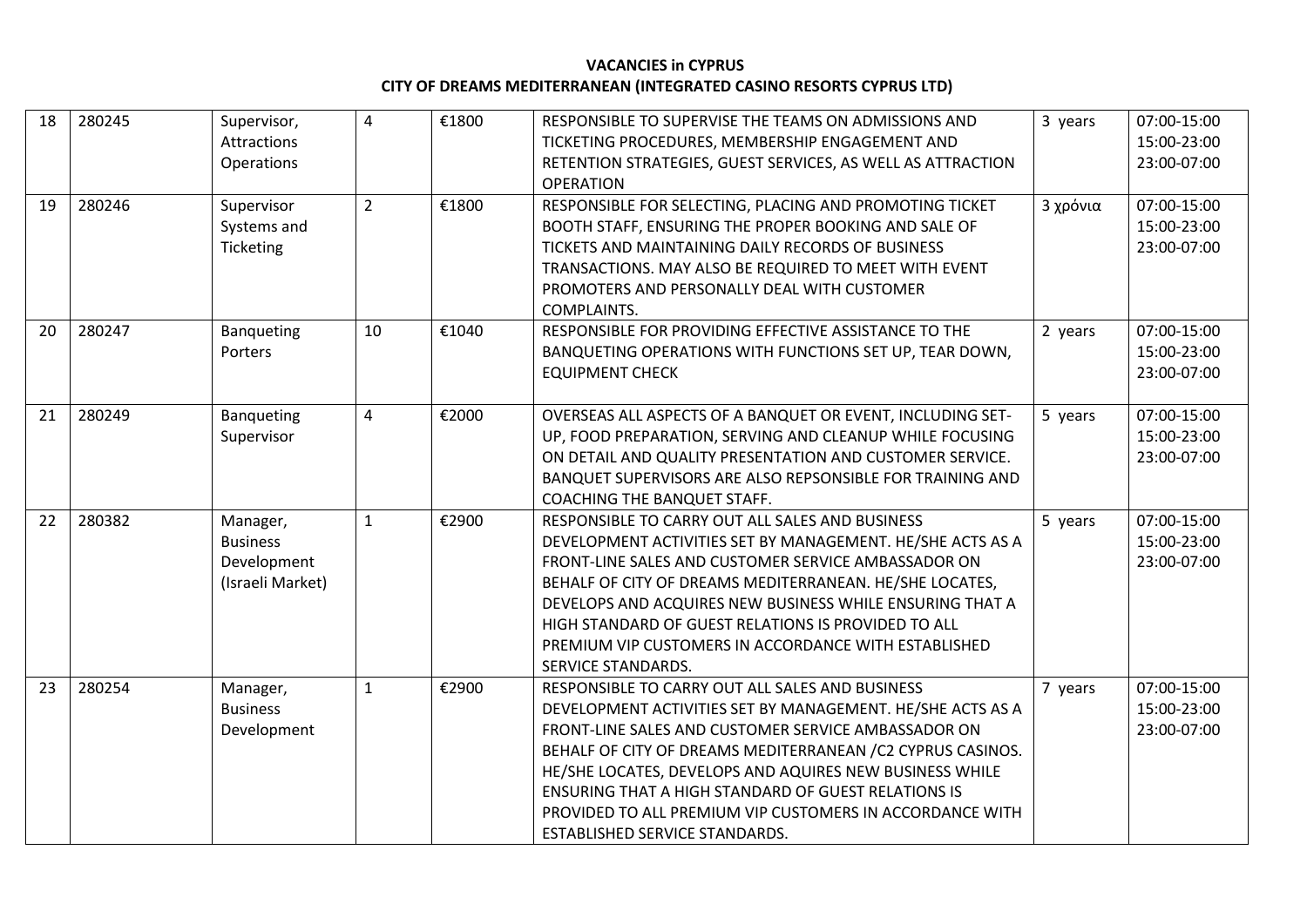| 24 | 280255 | Senior Supervisor,    | $\mathbf{1}$   | €2000      | RESPONSIBLE FOR MANAGING THE DAY TO DAY OPERATION ON VIP     | 4 years    | 07:00-15:00 |
|----|--------|-----------------------|----------------|------------|--------------------------------------------------------------|------------|-------------|
|    |        | <b>VIP Services</b>   |                |            | SERVICES WHICH FOCUSES ON BOTH INTERNATIONAL AND LOCAL       |            | 15:00-23:00 |
|    |        |                       |                |            | VIP GAMING GUEST/PATRONS. IS ALSO ABLE TO IDENTIFY POTENTIAL |            | 23:00-07:00 |
|    |        |                       |                |            | VIP GUEST, BY WORKING CLOSELY WITH VIP MARKETING STAFF TO    |            |             |
|    |        |                       |                |            | ENSURE EXCELLENT CUSTOMER SATISFACTION.                      |            |             |
| 25 | 280258 | Agent, Front          | 11             | €1070      | RESPONSIBLE FOR DELIVERING A POSITIVE AND QUALITY CUSTOMER   | 3 χρόνια   | 07:00-15:00 |
|    |        | Operations            |                |            | SERVICE EXPERIENCE THROUGH PROVIDING CHECK IN, CHECK OUT     |            | 15:00-23:00 |
|    |        |                       |                |            | AND RELATED SERVICES TO GUESTS AND VISITORS TO CITY OF       |            | 23:00-07:00 |
|    |        |                       |                |            | DREAMS MEDITERRANEAN IN ACCORDANCE WITH DEPARTMENTAL         |            |             |
|    |        |                       |                |            | SET SERVICE STANDARDS.                                       |            |             |
| 26 | 280260 | Attendant, EVS        | 200            | €970       | ENSURES THE EFFECTIVE AND EFFICIENT CLEANING OF ASSIGNED     | <b>No</b>  | 07:00-15:00 |
|    |        |                       |                | (σύμφωνα   | AREAS; THESE AREAS INCLUDE INTERNAL, EXTERNAL,               | experience | 15:00-23:00 |
|    |        |                       |                | με το      | WASHROOMS, BACK OF HOUSE OF DEPOT, IN ACCORDANCE WITH        | needed     | 23:00-07:00 |
|    |        |                       |                | διάταγμα   | THE ESTABLISHED MINIMUM STANDARDS AND STANDARD               |            |             |
|    |        |                       |                | για        | OPERATIONAL PROCEDURES OF THE COMPANY.                       |            |             |
|    |        |                       |                | καθαριστή) |                                                              |            |             |
| 27 | 280261 | Attendant, Pool &     | 20             | €960       | PERFORMS CLEANING DUTIES IN ASSIGNED AREAS, INCLUDING SPA    | 1 years    | 07:00-15:00 |
|    |        | Fitness               |                | (σύμφωνα   | FRONT OF HOUSE AND HEART OF HOUSE AS WELL A POOL AND         |            | 15:00-23:00 |
|    |        |                       |                | με το      | FITNESS FRONT OF HOUSE AND HEART OF HOUSE. ALSO,             |            | 23:00-07:00 |
|    |        |                       |                | διάταγμα   | REPLENISHES ALL THE AMENITIES IN THE SPA, POOL AND FITNESS,  |            |             |
|    |        |                       |                | για        | SPOTS CENTER AREAS AND PROVIDES SERVICES FOR SPA MEMBERS,    |            |             |
|    |        |                       |                | υπάλληλο   | AND QUESTS WITHIN THE PROPERTY AS ASSIGNED IN ACCORDANCE     |            |             |
|    |        |                       |                | πισίνας)   | WITH COMPANY SERVICE STANDARDS                               |            |             |
| 28 | 280262 | <b>Attendant Spa</b>  | 12             | €970       | PERFORMS CLEANING DUTIES IN ASSIGNED AREAS, INCLUDING SPA    | 2 years    | 07:00-15:00 |
|    |        |                       |                | (σύμφωνα   | FRONT HOUSE AS WELL AS POOL AND FITNESS. THEY KEEP LOUNGE,   |            | 15:00-23:00 |
|    |        |                       |                | με το      | LOCKERS AND OTHER SPA AREAS NEAT AND CLEAN STOCK WITH ALL    |            | 23:00-07:00 |
|    |        |                       |                | διάταγμα   | AMENITIES.                                                   |            |             |
|    |        |                       |                | για        |                                                              |            |             |
|    |        |                       |                | καθαριστή) |                                                              |            |             |
| 29 | 280263 | <b>Bell Attendant</b> | $\overline{7}$ | €870       | ASSISTS GUEST WITH CHECK IN / CHECK OUT PROCESSES, DRIVES    | <b>No</b>  | 07:00-15:00 |
|    |        |                       |                | (σύμφωνα   | HOTEL VEHICLES ACCORDING TO SCHEDULED VEHICLE RUNS AND       | experience | 15:00-23:00 |
|    |        |                       |                | με το      | ACCOMMODATES GUESTS DURING THEIR STAY IN AN ATTENTIVE,       | needed     | 23:00-07:00 |
|    |        |                       |                | διάταγμα   | <b>COURTEOUS AND FRIENDLY MANNER.</b>                        |            |             |
|    |        |                       |                | για χωρίς  |                                                              |            |             |
|    |        |                       |                | εμπειρία   |                                                              |            |             |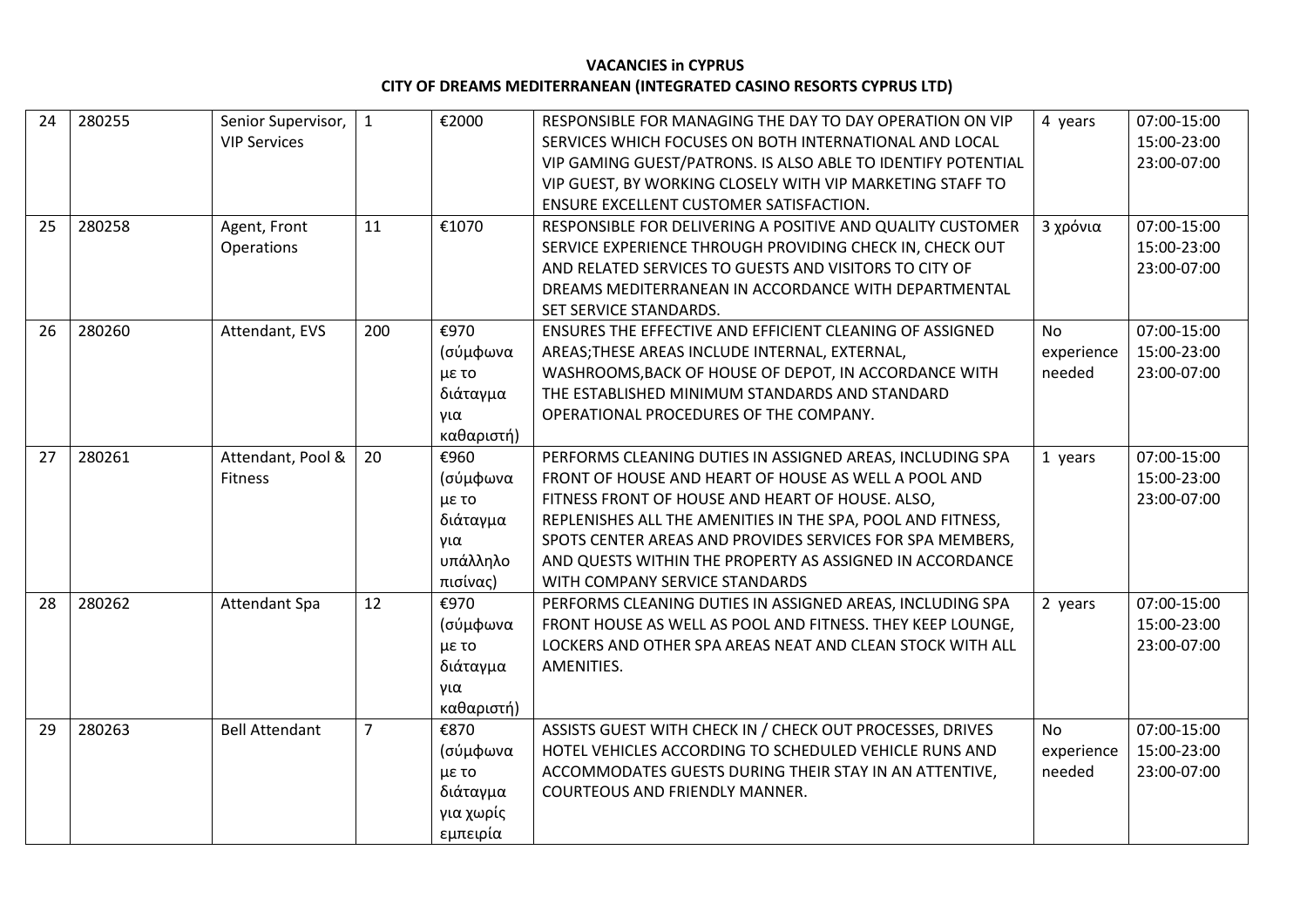|    |        |                   |                | για γκρουμ) |                                                            |            |             |
|----|--------|-------------------|----------------|-------------|------------------------------------------------------------|------------|-------------|
| 30 | 280265 | Doorman           | 12             | €935        | RESPONSIBLE FOR DELIVERING A QUALITY CUSTOMER SERVICE      | <b>No</b>  | 07:00-15:00 |
|    |        |                   |                | (σύμφωνα    | EXPERIENCE AND ENHANCING GUESTS SATISFACTION BY            | experience | 15:00-23:00 |
|    |        |                   |                | με το       | ACKNOWLEDGING, WELCOMING AND GREETS WITH A FRIENDLY        | needed     | 23:00-07:00 |
|    |        |                   |                | διάταγμα    | WELCOMING WAY ALL GUESTS AND VISITORS OF THE RESORT. THE   |            |             |
|    |        |                   |                | για χωρίς   | DOORMAN ALSO ACCOMMODATES ALL GUESTS' REQUESTS.            |            |             |
|    |        |                   |                | εμπειρία    |                                                            |            |             |
|    |        |                   |                | για πορτερ  |                                                            |            |             |
|    |        |                   |                |             |                                                            |            |             |
|    |        |                   |                | υπάλληλων   |                                                            |            |             |
|    |        |                   |                | βαλιτσών    |                                                            |            |             |
|    |        |                   |                | πέραν των   |                                                            |            |             |
|    |        |                   |                | 6 μηνών)    |                                                            |            |             |
| 31 | 280267 | Executive, Groups | 5              | €1800       | ASSISTS THE DEPARTMENT ABOUT THE STATUS OF ALL ON-GOING    | 3 years    | 07:00-15:00 |
|    |        | & Events          |                |             | AND UPCOMING EVENTS AND PROMOTIONS. THEY CREATE,           |            | 15:00-23:00 |
|    |        |                   |                |             | PREPARE, MANAGE AND EXECUTE PROMOTIONS EFFECTIVELY WITH    |            | 23:00-07:00 |
|    |        |                   |                |             | A HIGH DEGREE OF QUALITY OF ENSURE SMOOTH RUNNING OF       |            |             |
|    |        |                   |                |             | DAILY PROMOTIONAL OPERATIONS. THIS ROLE IS ALSO            |            |             |
|    |        |                   |                |             | ACCOUNTABLE FOR ASSISTING CASINO EVENTS WHICH IS DELIVERED |            |             |
|    |        |                   |                |             | IN LINE WITH BUSINESS OBJECTIVES.                          |            |             |
| 32 | 280272 | Mini Bar          | 20             | €1070       | ENSURES THAT THE MINI BAR IN EACH GUEST ROOM AT A HOTEL    | <b>No</b>  | 07:00-15:00 |
|    |        | Attendant         |                | (σύμφωνα    | REMAINS STOCKED DURING A CUSTOMER'S STAY. DUTIES INCLUDE   | experience | 15:00-23:00 |
|    |        |                   |                | με το       | STOCKING BARS, MAINTAINING INVENTORY, ORGANIZING ORDERS    | needed     | 23:00-07:00 |
|    |        |                   |                | διάταγμα)   | AND BILLING CUSTOMERS                                      |            |             |
| 33 | 280273 | Runner,           | 60             | €920        | RESPONSIBLE FOR THE DAILY SERVICING AND TURNDOWN OF THE    | <b>No</b>  | 07:00-15:00 |
|    |        | Housekeeping      |                | (σύμφωνα    | GUEST ROOMS AND CLEANLINESS OF THE SERVICE AREAS IN        | experience | 15:00-23:00 |
|    |        |                   |                | με το       | ACCORDANCE TO ESTABLISHED POLICIES AND PROCEDURE. AREAS    | needed     | 23:00-07:00 |
|    |        |                   |                | διάταγμα)   | MAY INCLUDE THE FLOOR PANTRY, STAFF TOILET, GUESTROOM      |            |             |
|    |        |                   |                |             | CORRIDORS, STAIRWELLS AND SERVICE LIFT LOBBY.              |            |             |
| 34 | 280298 | Runner,           | 40             | €970        | RESPONSIBLE FOR THE DAILY SERVICING AND TURNDOWN OF THE    | <b>No</b>  | 07:00-15:00 |
|    |        | Housekeeping      |                | (σύμφωνα    | GUEST ROOMS AND CLEANLINESS OF THE SERVICE AREAS IN        | experience | 15:00-23:00 |
|    |        |                   |                | με το       | ACCORDANCE TO ESTABLISHED POLICIES AND PROCEDURES. AREAS   | needed     | 23:00-07:00 |
|    |        |                   |                | διάταγμα)   | MAY INCLUDE THE FLOOR PANTRY, STAFF TOILET, GUESTROOM      |            |             |
|    |        |                   |                |             | CORRIDORS, STAIRWELLS AND SERVICE LIFT LOBBY.              |            |             |
| 35 | 280299 | Technical         | $\overline{2}$ | €2500       | RESPONSIBLE FOR THE OPERATION OF TECHNICAL LIGHTING        | 5 years    | 07:00-15:00 |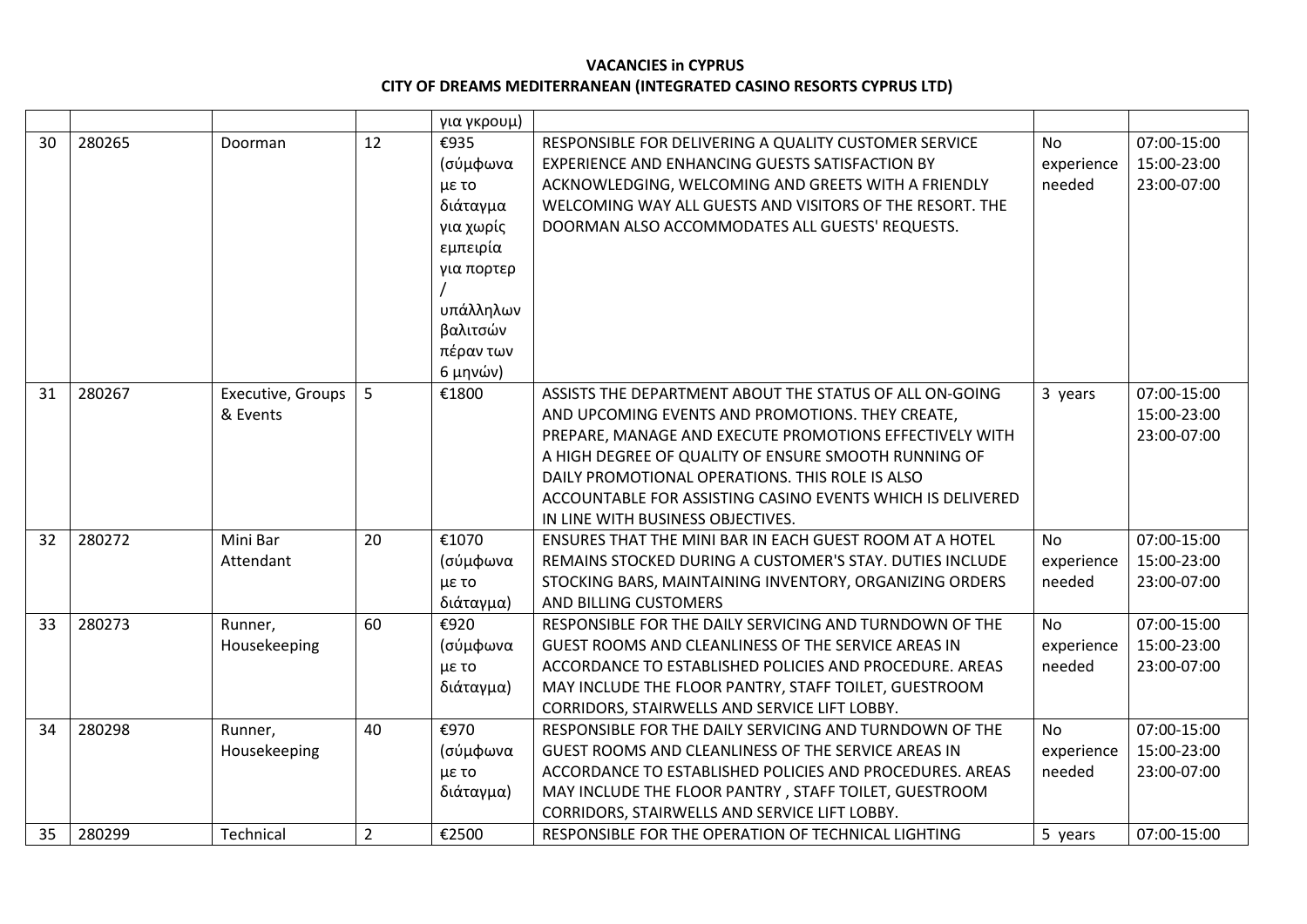|    |        | Supervisor               |                |       | EQUIPMENT. RESPONSIBLE FOR SETTING UP AND OPERATING               |            | 15:00-23:00     |
|----|--------|--------------------------|----------------|-------|-------------------------------------------------------------------|------------|-----------------|
|    |        | Lighting Video &         |                |       | EQUIPMENT UNDER THE SUPERVISION OF A LIGHTING DIRECTOR            |            | 23:00-07:00     |
|    |        | <b>FX</b>                |                |       |                                                                   |            | Πενθήμερο       |
| 36 | 280300 | Technician,              | 46             | €1600 | CARRIES OUT ANY DUTY ASSIGNED BY HIS /HER SUPERVISORS.            | 3 years    | 07:00-15:00     |
|    |        | <b>Property Services</b> |                |       | PERFORMS REPAIR AND MAINTENANCE SERVICES TO ENSURE THE            |            | 15:00-23:00     |
|    |        |                          |                |       | EQUIPMENT, SYSTEM AND PLANTS ACHIEVE ITS BEST CONDITION.          |            |                 |
|    |        |                          |                |       | MAINTAINS THE FUNCTIONALITY OF ALL LIFE SAFETY EQUIPMENT IN       |            |                 |
|    |        |                          |                |       | PLACE AND READY TO OPERATE AT ALL TIMES                           |            |                 |
| 37 | 280301 | Technician, Run          | $\overline{7}$ | €1600 | RESPONSIBLE FOR THE ORGINAZATION OF ALL COSTUME PIECES AT         | 3 years    | 07:00-15:00     |
|    |        | Crew                     |                |       | REHEARSALS AND PERFORMANCES. IS ALSO RESPONSIBLE FOR              |            | 15:00-23:00     |
|    |        | Entertainment            |                |       | COORDINATING PACKING AWAY OF COSTUME PIECES DURING                |            |                 |
|    |        | Technology               |                |       | STRIKE. MUST ATTEND ALL PERFORMANCES, DRESS REHERSALS AND         |            |                 |
|    |        |                          |                |       | FINAL WEEKS OF REHERSALS AND WILL BE ASKED TO ATTEND              |            |                 |
|    |        |                          |                |       | REHERSALS WHEN COSTUME FITTINGS WILL TAKE PLASE.                  |            |                 |
| 38 | 280302 | Therapist, Spa           | 14             | €1340 | <b>ENSURES THAT ALL GUESTS RECEIVE TREATMENTS AND SERVICES IN</b> | 5 years    | 07:00-15:00     |
|    |        |                          |                |       | LINE WITH COMPANY'S STANDARDS OF EXCELLENCE. TREATMENTS           |            | 15:00-23:00     |
|    |        |                          |                |       | MAY INCLUDE FACIALS, MASSAGE, WAXING, MANICURE, PEDICURE          |            | 23:00-07:00     |
|    |        |                          |                |       | AND / OR HAIR SERVICES.                                           |            |                 |
| 39 | 280304 | <b>Bakers</b>            | $\overline{7}$ | €1713 | IS IN CHARGE OF PREPARING BAKED GOODS FOR SALE TO                 | 4 years    | $05:00 - 13:00$ |
|    |        |                          |                |       | CUSTOMERS. THEIR DUTIES INCLUDE CREATING RECIPES, ORDERING        |            | $15:00 - 21:00$ |
|    |        |                          |                |       | INGREDIENTS AND COORDINATING BAKING SCHEDULES TO PRODUCE          |            | $21:00 - 05:00$ |
|    |        |                          |                |       | BREADS, CAKES, PASTRIES, PIES, COOKIES AND OTHER GOODS.           |            |                 |
| 40 | 280305 | <b>Bartenders</b>        | 82             | €1280 | IS RESPONSIBLE IN COMPLETING ALL ASSIGNED TASKS WITH THE          | 1-2 years  | 07:00-15:00     |
|    |        |                          |                |       | HIGHEST LEVEL OF QUALITY. THEY DELIVER PRODUCTS AND               |            | 15:00-23:00     |
|    |        |                          |                |       | SERVICES, EXHIBIT GUEST RELATIONS THROUGH KNOWLEDGE AND           |            | 23:00-07:00     |
|    |        |                          |                |       | EXPERIENCE IN ACCORDANCE WITH THE VISION, VALUES AND              |            |                 |
|    |        |                          |                |       | OBJECTIVES OF THE COMPANY.                                        |            |                 |
| 41 | 280307 | Cashiers                 | 20             | €1135 | A CASHIER / FRONT OF HOUSE TEAM MEMBER IS EQUALLY                 | <b>No</b>  | $05:00 - 13:00$ |
|    |        |                          |                |       | RESPONSIBLE FOR ACHIEVING THE COMPANY'S MISSION OF                | experience | $15:00 - 21:00$ |
|    |        |                          |                |       | PROVIDING EACH GUEST WITH A TRULY WONDERFUL EXPERIENCE AS         | needed     | $21:00 - 05:00$ |
|    |        |                          |                |       | WELL AS ENTERING ORDERS INTO THE POINT OF SALE SYSTEM AND         |            |                 |
|    |        |                          |                |       | HANDLING CREDIT CARD TRANSACTIONS. ASSIST IN POS                  |            |                 |
|    |        |                          |                |       | MONITORING.ENSURING GUESTS ARE SERVED QUICKLY, EFFICIENTLY        |            |                 |
|    |        |                          |                |       | AND IN A PLEASANT MANNER. UNDERSTANDING COMPANY'S SAFETY          |            |                 |
|    |        |                          |                |       | POLICIES AND EXHIBITING COMPLIANCE TO REQUIRED SAFETY             |            |                 |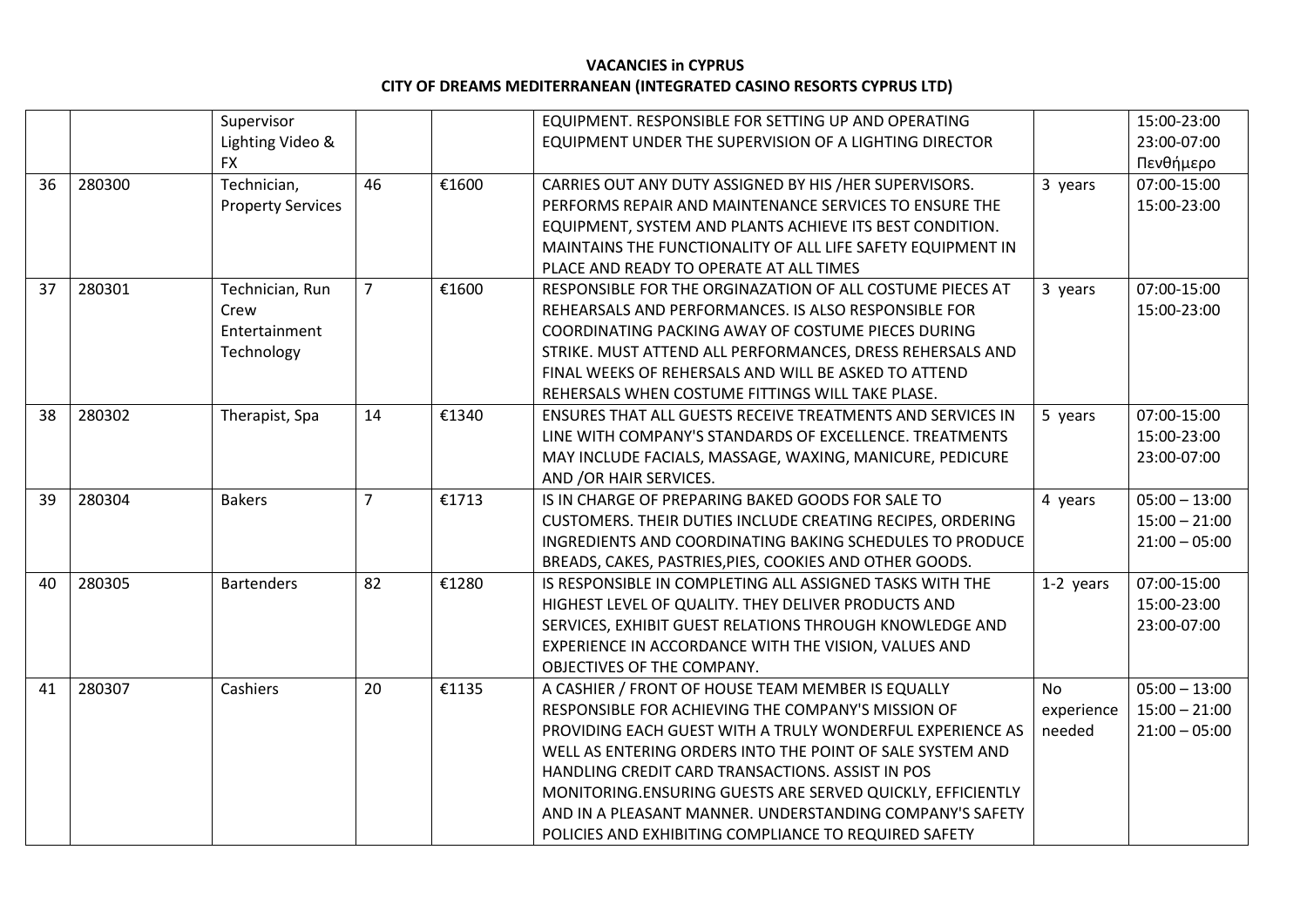|    |        |                      |                |           | STANDARDS.                                                  |            |                 |
|----|--------|----------------------|----------------|-----------|-------------------------------------------------------------|------------|-----------------|
| 42 | 280308 | Chef de cuisine      | 8              | €2593     | DELIVERS ON THE COD MEDITERRANEAN FOOD AND BEVERAGE         | 8 years    | $05:00 - 13:00$ |
|    |        |                      |                |           | VISION, STANDARDS AND OBJECTIVES BY LEADING AND MANAGING    |            | $15:00 - 21:00$ |
|    |        |                      |                |           | TEAM(S) TO PRODUCE A CONSISTENTLY HIGH STANDARD OF          |            | $21:00 - 05:00$ |
|    |        |                      |                |           | CUISINE, WITHIN FINANCIAL AND BUSINESS METRICS PROVIDED BY  |            |                 |
|    |        |                      |                |           | SENIOR MANAGEMENT. THE CHEF DE CUISINE TAKES FULL           |            |                 |
|    |        |                      |                |           | OPERATIONAL OWNERSHIP OF THE OUTLET, DRIVING ALL            |            |                 |
|    |        |                      |                |           | OPERATIONAL ASPECTS RELATED TO THE SUCCESS OF THE BUSINESS  |            |                 |
| 43 | 280310 | Chef de Partie       | 47             | €2030     | RESPONSIBLE FOR WORKING AND SUPERVISING AN SSIGNED AREA     | 5 years    | $05:00 - 13:00$ |
|    |        |                      |                |           | OR SELECTION IN THE KITCHEN, INCLUDING ALL TASKS RELATED TO |            | $15:00 - 21:00$ |
|    |        |                      |                |           | FOOD PRODUCTION WITHIN THE SECTION. FOLLOW INSTRUCTIONS     |            | $21:00 - 05:00$ |
|    |        |                      |                |           | GIVEN BY THE SOUS CHEFS AND CHEF DE CUISINE TO ENSURE THE   |            |                 |
|    |        |                      |                |           | <b>QUALITY AND CONSISTENCY IS MAINTAINED AND TAKES</b>      |            |                 |
|    |        |                      |                |           | RESPONSIBILITY TO ORGANIZE AND SUPERVISE THE ACTIVITIES OF  |            |                 |
|    |        |                      |                |           | THE COOKS TO SUPPORT THE SAME GOALS.                        |            |                 |
| 44 | 280319 | Commis               | 36             | €1040     | PLAYS AN ESSENTIAL SUPPORTING ROLE IN THE KITCHEN. THEY ARE | <b>No</b>  | 06:00-14:00     |
|    |        |                      |                |           | RESPONSIBLE FOR BASIC PREPARATIONS AND DAILY TASKS          | experience | 14:00-22:00     |
|    |        |                      |                |           | ASSOCIATED WITH CUISINE PREPARATION BY FOLLOWING THE        | needed     | 22:00-06:00     |
|    |        |                      |                |           | <b>INSTRUCTIONS GIVEN BY SENIOR CHEFS</b>                   |            |                 |
| 45 | 280322 | <b>Commis Pastry</b> | $\overline{7}$ | €900      | ASSISTS IN THE PASTRY KITCHEN PREPARATION AND FOLLOWS       | <b>No</b>  | $05:00 - 13:00$ |
|    |        | Cooks                |                | (σύμφωνα  | RECIPES TO CREATE PASTRIES, COOKIES AND OTHER BAKED GOODS,  | experience | $15:00 - 21:00$ |
|    |        |                      |                | με το     | DEVELOPING NEW AND UNIQUE RECIPES TO FEATURE ON THE MENU    | needed     | $21:00 - 05:00$ |
|    |        |                      |                | διάταγμα) | AND KEEPING STOCK OF THE KITCHEN'S INVENTORY.               |            |                 |
| 46 | 280323 | <b>Commis Pastry</b> | 5              | €1040     | ASSISTS IN THE PASTRY KITCHEN PREPARATION AND FOLLOW        | 6 Months   | $05:00 - 13:00$ |
|    |        | Cooks                |                |           | RECIPES TO CREATE PASTRIES, COOKIES AND OTHER BAKED GOODS,  |            | $15:00 - 21:00$ |
|    |        |                      |                |           | DEVELOPING NEW AND UNIQUE RECIPES TO FEATURE ON THE MENU    |            | $21:00 - 05:00$ |
|    |        |                      |                |           | AND KEEPING STOCK OF THE KITCHEN'S INVENTORY                |            |                 |
| 47 | 280329 | Commis               | 138            | €900      | PROVIDES ASSISTANCE IN AN ASSIGNED OUTLET TO ENSURE THE     | <b>No</b>  | $05:00 - 13:00$ |
|    |        | Waiters/Waitress     |                | (σύμφωνα  | HIGHEST LEVEL OF FOOD AND BEVERAGE SERVICE AND GUEST        | experience | $15:00 - 21:00$ |
|    |        |                      |                | με το     | RELATIONS IN ACCORDANCE WITH CITTY OF DREAMS                | needed     | $21:00 - 05:00$ |
|    |        |                      |                | διάταγμα) | MEDITERRANEAN VISION, VALUES AND OBJECTIVES.                |            |                 |
| 48 | 280330 | Commis               | 92             | €1040     | PROVIDES ASSISTANCE IN AN ASSIGNED OUTLET TO ENSURE THE     | 6 months   | $05:00 - 13:00$ |
|    |        | Waiters/Waitress     |                | (σύμφωνα  | HIGHEST LEVEL OF FOOD AND BEVERAGE SERVICE AND GUEST        |            | $15:00 - 21:00$ |
|    |        |                      |                | με το     | RELATIONS IN ACCORDANCE WITH THE CITY OF DREAMS             |            | $21:00 - 05:00$ |
|    |        |                      |                | διάταγμα) | MEDITERRANEAN VISION, VALUES AND OBJECTIVES.                |            |                 |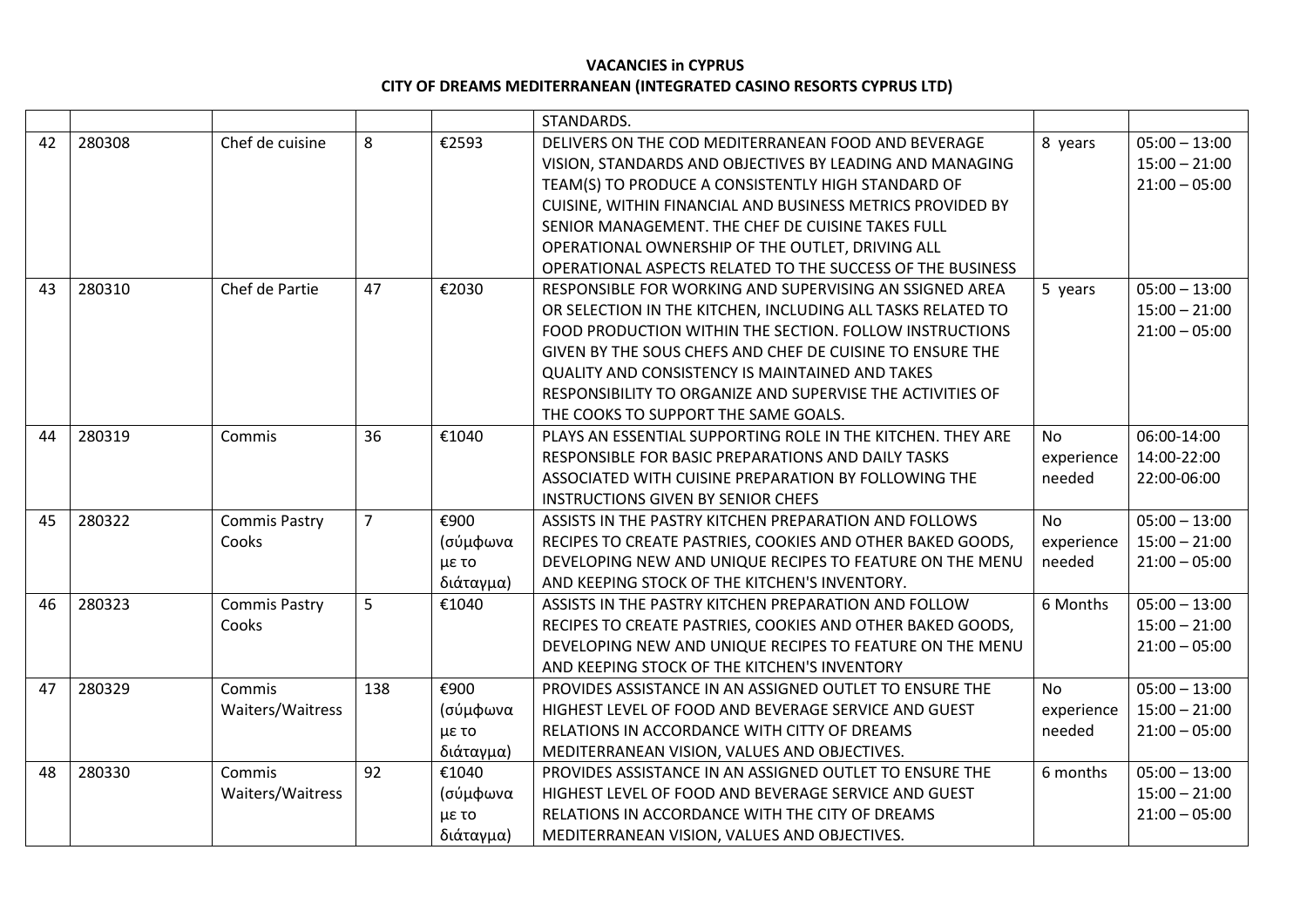| 49 | 280331 | Commis           | 49             | €900      | PLAY AN ESSENTIAL SUPPORTING ROLE IN THE KITCHEN. THEY ARE  | <b>No</b>  | 06:00-14:00     |
|----|--------|------------------|----------------|-----------|-------------------------------------------------------------|------------|-----------------|
|    |        |                  |                | (σύμφωνα  | RESPONSIBLE FOR BASIC PREPARATION AND DAILY TASKS           | experience | 14:00-22:00     |
|    |        |                  |                | με το     | ASSOCIATED WITH CUISINE PREPARATION BY FOLLOWING THE        | needed     | 22:00-06:00     |
|    |        |                  |                | διάταγμα) | INSTRUCTIONS GIVEN BY SENIOR CHEFS.                         |            |                 |
| 50 | 280332 | Demi Chef De     | 46             | €1866     | IS RESPONSIBLE FOR DAILY TASKS ASSOCIATED WITH CUISINE      | 2 years    | $05:00 - 13:00$ |
|    |        | Partie           |                |           | PREPARATION. THEY FOLLOW THE INSTRUCTIONS GIVEN BY THE      |            | $15:00 - 21:00$ |
|    |        |                  |                |           | CHEF DE PARTIE AND SOUS CHEFS TO ENSURE THE QUALITY AND     |            | $21:00 - 05:00$ |
|    |        |                  |                |           | CONSISTENCY IS MAINTAINED AND TAKE RESPOSIBILLITY TO ASSIST |            |                 |
|    |        |                  |                |           | WITH ORGANIZING AND THE ACTIVITIES OF THE COMMIS TO         |            |                 |
|    |        |                  |                |           | SUPPORT THE SAME GOALS.                                     |            |                 |
| 51 | 280333 | Pastry Chef De   | 14             | €1811     | IS RESPONSIBLE FOR DAILY TASKS ASSOCIATED WITH CUISINE      | 5 years    | $05:00 - 13:00$ |
|    |        | Partie           |                |           | PREPARATION. THEY FOLLOW THE INSTRUCTIONS GIVEN BY THE      |            | $15:00 - 21:00$ |
|    |        |                  |                |           | PASTRY CHEF TO ENSURE THE QUALITY AND CONSISTENCY IS        |            | $21:00 - 05:00$ |
|    |        |                  |                |           | MAINTAINED.                                                 |            |                 |
| 52 | 280334 | Pastry Demi Chef | 12             | €1811     | RESPONSIBLE FOR DAILY TASKS ASSOCIATED WITH CUISINE         | 2 years    | $05:00 - 13:00$ |
|    |        | de Partie        |                |           | PREPARATION. THEY FOLLOW THE INSTRUCTIONS GIVEN BY THE      |            | $15:00 - 21:00$ |
|    |        |                  |                |           | PASTRY CHEF TO ENSURE THE QUALITY AND CONSISTENCY IS        |            | $21:00 - 05:00$ |
|    |        |                  |                |           | MAINTAINED.                                                 |            |                 |
| 53 | 280335 | Pastry Sous Chef | 10             | €2030     | RESPONSIBLE FOR ENSURING THAT THE ASSIGNED OUTLET           | 5 years    | $05:00 - 13:00$ |
|    |        |                  |                |           | OPERATES AS A SUCCESSFUL PROFIT CENTER AND PRODUCTION       |            | $15:00 - 21:00$ |
|    |        |                  |                |           | AREA BY PLANNING, ORGANIZING, DIRECTING AND CONTROLLING     |            | $21:00 - 05:00$ |
|    |        |                  |                |           | FOOD PRODUCTION IN ACCORDANCE WITH MELCO STANDARDS. THE     |            |                 |
|    |        |                  |                |           | SOUS CHEF TAKES OWNERSHIP OF KITCHEN OPERATIONS FOR AN      |            |                 |
|    |        |                  |                |           | OUTLET IN THE ABSENCE OF THE CHEF DE CUISINE WITH A HANDS   |            |                 |
|    |        |                  |                |           | ON APPROACH.                                                |            |                 |
| 54 | 280337 | Sous Chef        | 38             | €2165     | REPSPONSIBLE FOR ENSURING THAT THE ASSIGNED OUTLET          | 8 years    | $05:00 - 13:00$ |
|    |        |                  |                |           | OPERATES AS A SUCCESSFUL PROFIT CENTER AND PRODUCTION       |            | $15:00 - 21:00$ |
|    |        |                  |                |           | AREA BY PLANNING, ORGANISING, DIRECTING AND CONTROLLING     |            | $21:00 - 05:00$ |
|    |        |                  |                |           | FOOD PRODUCTION IN ACCORDANCE WITH MELCO STANDARDS. THE     |            |                 |
|    |        |                  |                |           | SOUS CHEFS OWNERSHIP OF KITCHEN OPERATIONS FOR AN OUTLET    |            |                 |
|    |        |                  |                |           | IN THE ABSENCE OF A CHEF DE CUISINE WITH A HANDS ON         |            |                 |
|    |        |                  |                |           | APPROACH.                                                   |            |                 |
| 55 | 280359 | Sushi Cooks      | $\overline{4}$ | €1508     | ASSISTS IN THE FOOD PREPARATION AND DAILY TASKS ASSOCIATED  | 3 years    | 06:00-14:00     |
|    |        |                  |                |           | WITH THE FOOD PREPARATION OF THE JAPANESE CUISINE. THE      |            | 14:00-22:00     |
|    |        |                  |                |           | COOK ALSO PREPARES INGREDIENTS, ADHERING TO THE             |            | 22:00-06:00     |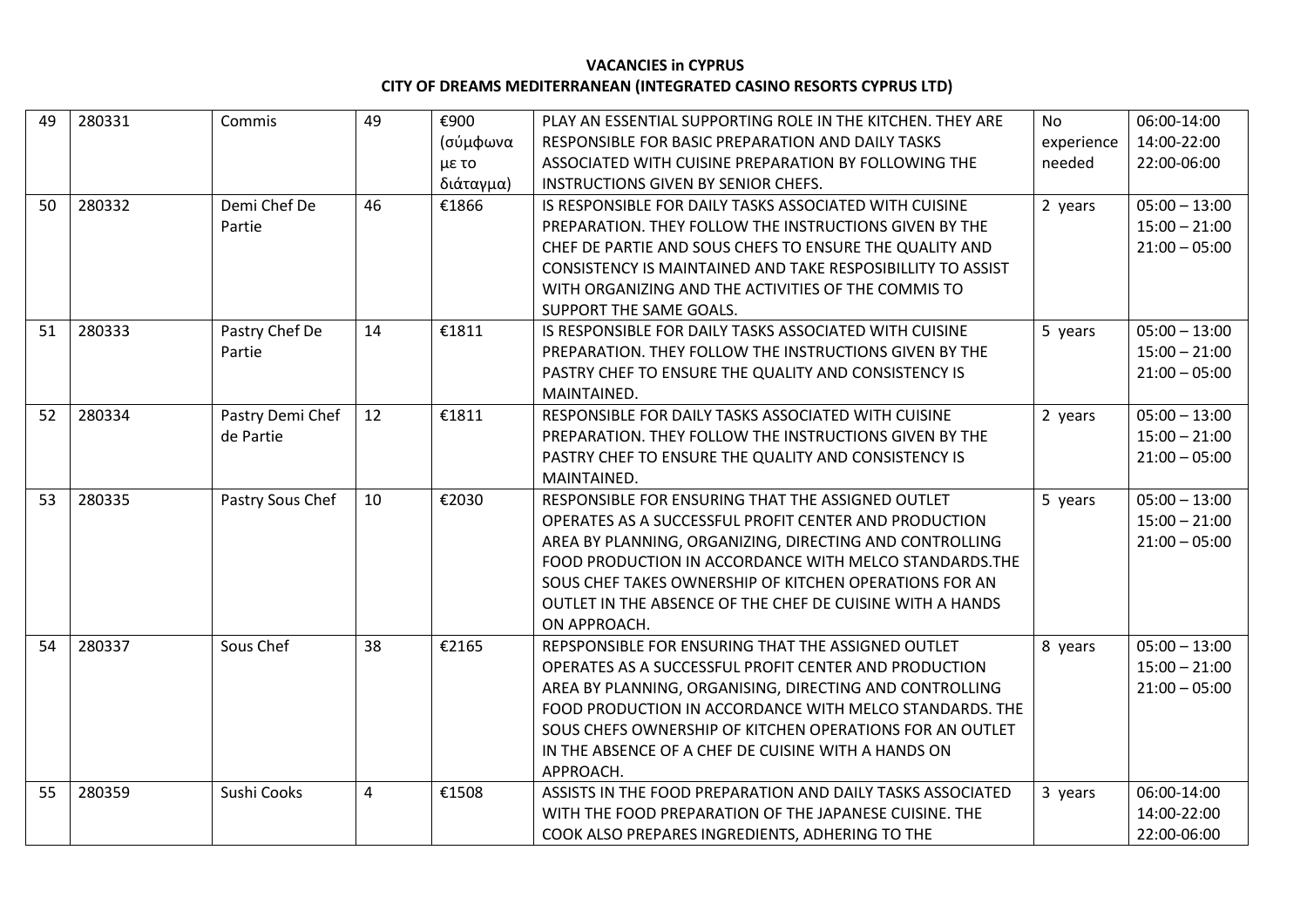|    |        |                                         |    |                                                                                               | RESTAURANT MENU AND FOLLOWING FOOD HEALTH AND SAFETY<br><b>PROCEDURES</b>                                                                                                                                                                                                                                                |         |                                                       |
|----|--------|-----------------------------------------|----|-----------------------------------------------------------------------------------------------|--------------------------------------------------------------------------------------------------------------------------------------------------------------------------------------------------------------------------------------------------------------------------------------------------------------------------|---------|-------------------------------------------------------|
| 56 | 280361 | <b>Officer Security</b>                 | 80 | €1500                                                                                         | MONITORS ALL ACTIVITIES ON THE CASINO PREMISES TO ENSURE<br>THE SAFETY AND SECURITY OF CUSTOMERS, STAFF AND COMPANY<br>PROPERTY AND FOR PROVIDING EFFECTIVE SUPPORT TO ALL<br>DEPARTMENTS.                                                                                                                               | 3 years | 07:00-15:00<br>15:00-23:00                            |
| 57 | 280363 | Restaurant<br>Manager                   | 10 | €1866                                                                                         | DELIVERS ON THE MELCO RESORT AND ENTERTAINMENT VISION,<br>STANDARDS AND OBJECTIVES THROUGH A STRATEGIC APPROACH TO<br>MANAGING A RESTAURANT / BAR OPERATION THAT FOCUSES ON<br>DEVELOPING BUSINESS STRATEGY, ENTEPRENEURISM AND<br>INNOVATION, HIGH TEAM INVOLVEMENT AND CREATING BEST<br>PRACTICES.                     | 3 years | $05:00 - 13:00$<br>$15:00 - 21:00$<br>$21:00 - 05:00$ |
| 58 | 280365 | Restaurant<br>Supervisor                | 40 | €1593                                                                                         | DELIVERS ON THE MELCO RESORT AND ENTERTAINMENT VISION,<br>STANDARDS AND OBJECTIVES THROUGH A STRATEGIC APPROACH TO<br>MANAGING A RESTAURANT/BAR OPERATION THAT FOCUSES ON<br>DEVELOPING BUSINESS STRATEGY, ENTERPRENEURISM AND<br>INNOVATION, HIGH TEAM INVOLVEMENT AND CREATING BEST<br><b>PRACTICES</b>                | 3 years | $05:00 - 13:00$<br>$15:00 - 21:00$<br>$21:00 - 05:00$ |
| 59 | 280158 | <b>Officer Security</b><br>Control Room | 20 | €1500                                                                                         | RESPONSIBLE FOR MONITORING ALL NON-GAMING RELATED<br>OPERATIONAL FUNCTIONS OF THE SECURITY DEPARTMENT AND<br>OTHER AREAS TO ENSURE A SAFE, SECURE AND COMFORTABLE<br>ENVIRONMENT WITHIN COMPANY OPERATIONS IS MAINTAINED.                                                                                                | 3 years | 07:00-15:00<br>15:00-23:00                            |
| 60 | 280370 | Steward                                 | 80 | €970<br>(σύμφωνα<br>με το<br>διάταγμα<br>για<br>καθαριστές.<br>Όχι<br>καθαριστές<br>κουζίνας) | RESPONSIBLE FOR MAINTAINING THE CLEANLINESS OF ALL<br>EQUIPMENT AND WORK AREAS IN KITCHEN TO MEET WITH THE<br>DEPARTMENTAL SET SERVICE STANDARDS. THEY ARE ALSO<br>RESPONSIBLE FOR THE QUALITY OF THEIR WORK AND BE ADAPTABLE<br>TO VARIOUS FUNCTIONS SUCH AS KITCHEN ASSISTANT, DISHWASHER<br>AND POT SECTION ATTENDING | 1 years | 07:00-15:00<br>15:00-23:00<br>23:00-07:00             |